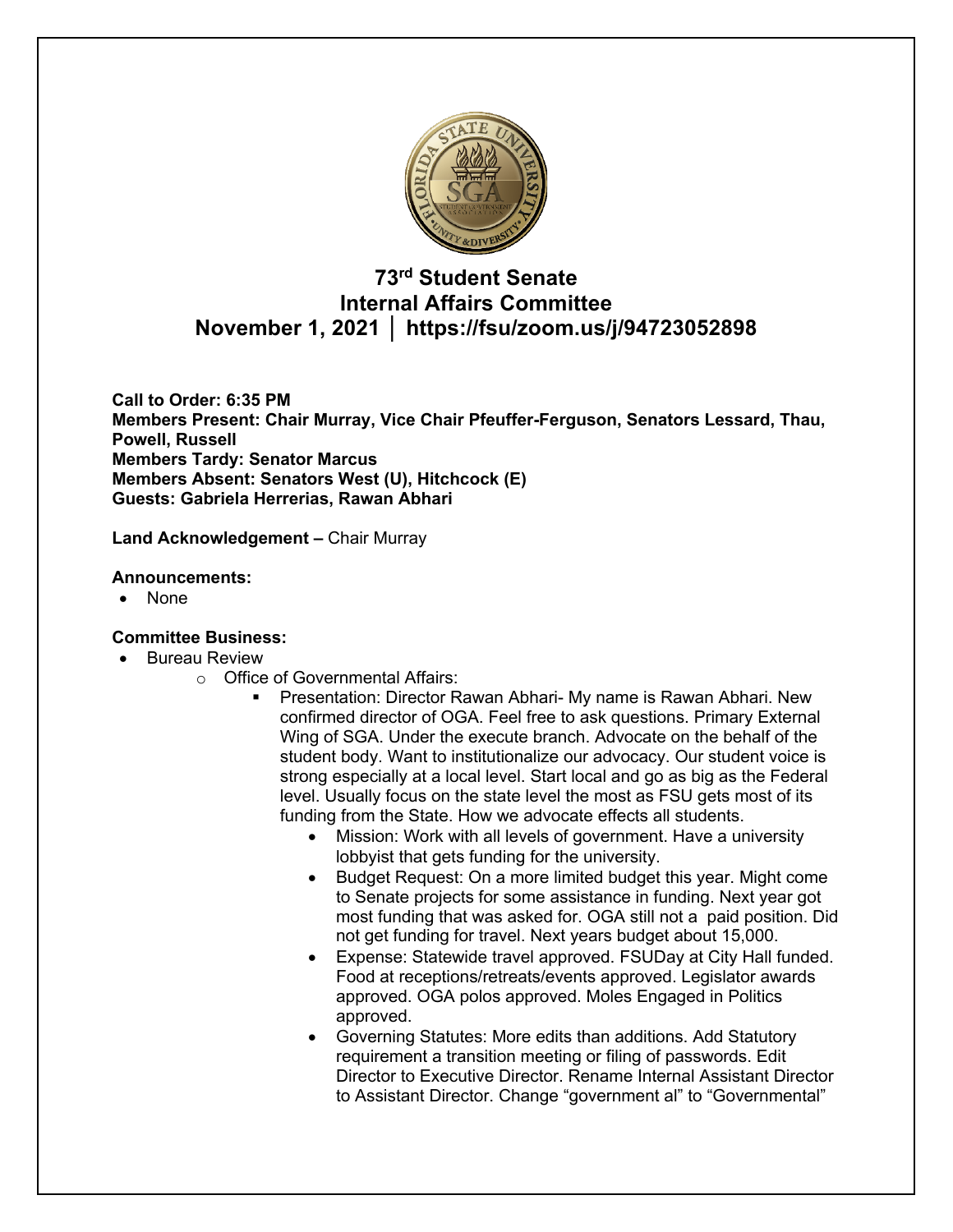Change meeting requirements from twice a month to once a month (entire 15 members). Take out the requirement that the Director must attend every meeting. Take out requirement of 3 credit hours of summer classes. Require Bureaus and agencies since they are under the executive branch should roll over with the executive branch.

- Confirmation Process: Director chosen by the SBP then the Director chooses the rest of the board.
- Work under the SBP. Have the Office of Governmental Relations.
- o Technical Non-Debatable Questions:
	- § None
- o General Round of Questioning:
	- § Powell: Do you know why the executive director rename wasn't implemented before?
		- Rawan: Word of mouth issue. Technically in statutes Board of Directors members are members-at-large. Word of mouth wise refer to themselves as Directors.

# **Senator Russell moves to table OGA for deliberations; Vice Chair Pfeuffer- Ferguson seconds**

- o Student Council for Undergraduate Research and Creativity (SCURC): Director Gabriela Herrerias
	- Presentation:
		- Past Expense: Allocated money requested during Budget proposals. Pretty straight forward. Intended a new Budge Breakdown for new school year. A lot of budgeting ended up coming form word of mouth and past directors. Last year only requested money from SGA twice. Most money goes to grants. Most research conferences were over zoom. Not going to request money if we don't need it. Travel costs only registration cost. Hopefully futurist budgeting will be more reflective of how SCURC runs. Most money goes towards travel grants. Important to further the university's status as a Research 1 institution. Printing of The Owl takes up most of SCURC funding. Gives students opportunities to publish their research here at FSU. Able to budget more to events since in-person events can be held.
		- Events: Workshops. Delayed in hosting most events due to delay in confirmation of the exec board. No formal documentation of attendance records. Information based on past directors. Attendance lacking due to covid. More formal documentation next year.
		- Mission: Students regardless of background or experience are given an opportunity through SCURC to get involved in research. SCURC workshops available to all students. Different ways to get involved doesn't have to be through research. Open to the community.
		- Governing Statutes: No issues with statutes. All statutes up to par. Assistant directors felt that statutes accurately represented their positions. Slight issues with confirmations process.